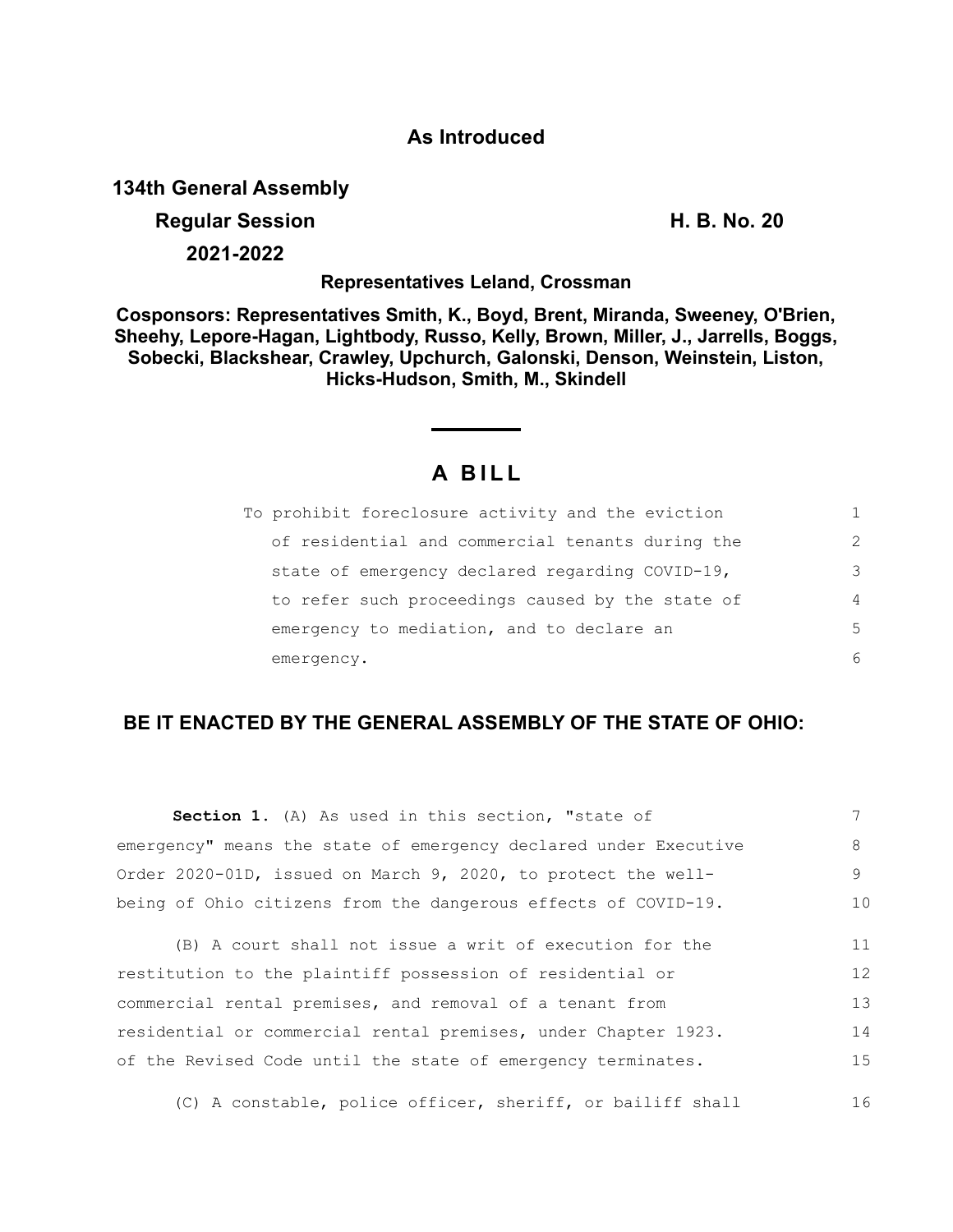not execute a writ of execution issued for the restitution of residential or commercial premises under section 1923.14 of the Revised Code or related provisions, until the state of emergency terminates. 17 18 19 20

(D) A plaintiff that files a complaint for the restitution to the plaintiff of possession of residential or commercial rental premises prior to or during the state of emergency and receives a writ of execution to that effect after the state of emergency terminates shall not be entitled to rental amounts that went unpaid during the state of emergency.

**Section 2.** (A) As used in this section, "state of emergency" means the state of emergency declared under Executive Order 2020-01D, issued on March 9, 2020, to protect the wellbeing of Ohio citizens from the dangerous effects of COVID-19. 27 28 29 30

(B) Except as provided in divisions  $(B)$   $(2)$ ,  $(4)$ , and  $(5)$ of this section, a court shall not conduct any business pertaining to foreclosure on a residential or commercial property during the state of emergency. During the state of emergency, courts shall: 31 32 33 34 35

(1) Refuse to accept complaints and other pleadings seeking to commence foreclosure actions; 36 37

(2) Stay all pending foreclosure actions;

(3) Refuse to accept all motions or other pleadings seeking writs of execution on judgments in foreclosure actions; 39 40

(4) Stay all judicial sales, whether by sheriff or by private selling officer; 41 42

(5) Defer confirming any pending or completed judicial sales. 43 44

38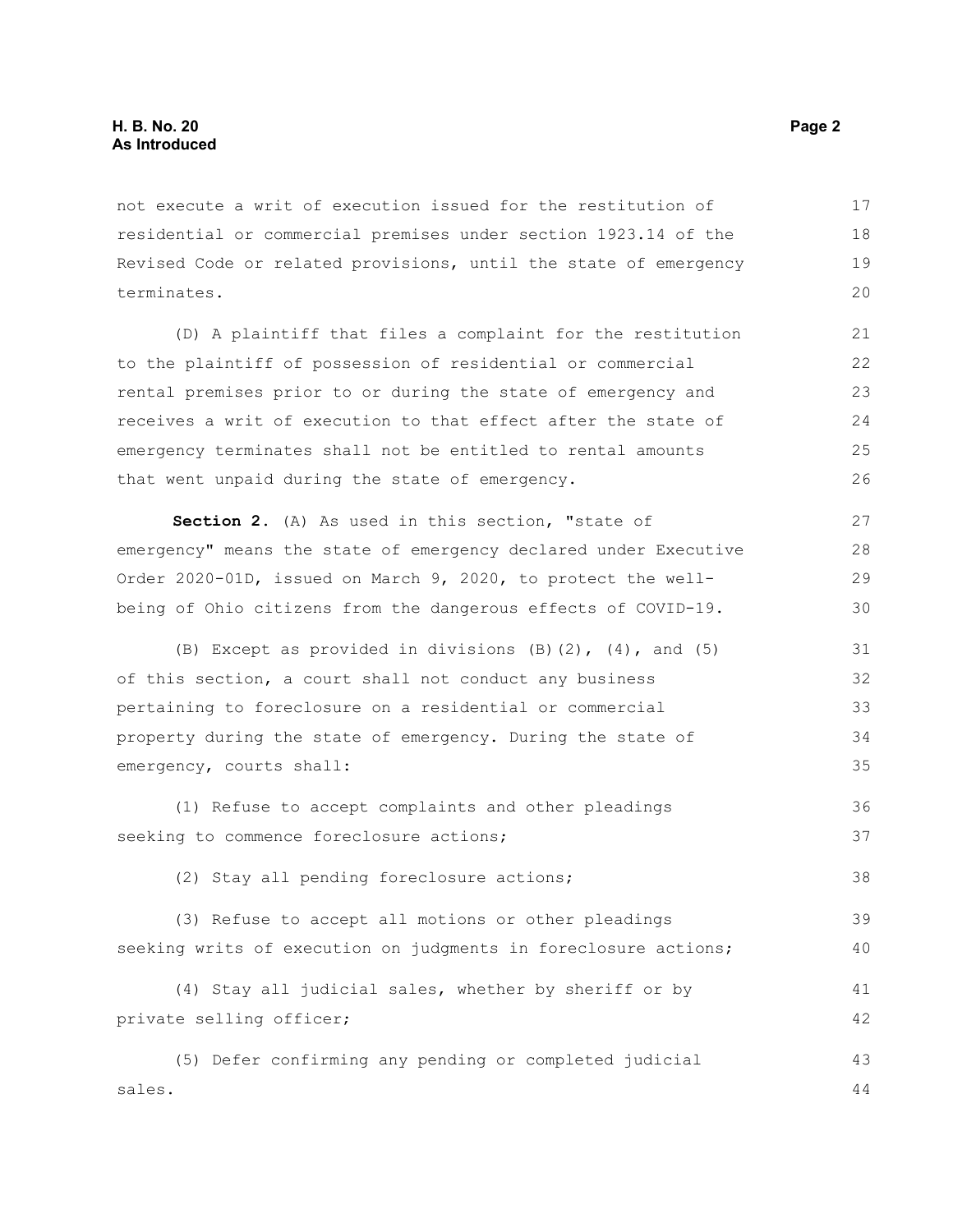#### **H. B. No. 20 Page 3 As Introduced**

(C) Notwithstanding any contrary provision of law, any period of limitation relating to a foreclosure action shall be tolled for the duration of the state of emergency. Notwithstanding any contrary provision of law, any deadline relating to the seeking of a writ of execution on a foreclosure judgment, holding of a judicial sale, sale by a private selling officer, exercising a right of redemption, confirming a sale, or a similar deadline is tolled for the duration of the state of emergency. **Section 3.** (A) As used in this section, "state of emergency" means the state of emergency declared under Executive Order 2020-01D, issued on March 9, 2020, to protect the well-45 46 47 48 49 50 51 52 53 54 55 56

(B) After a declared end to the state of emergency, any forcible entry and detainer or foreclosure proceedings initiated due to default on a mortgage or non-payment of rent for a residential or commercial property during the state of emergency and sixty days thereafter shall be stayed and referred to mediation.

being of Ohio citizens from the dangerous effects of COVID-19.

(C) The costs of mediation shall be borne by the courts.

(D) Mediation shall conclude at the discretion of the courts. 65 66

**Section 4.** This act is an emergency measure necessary for the immediate preservation of the public peace, health, and safety. The reason for such necessity is to prevent homelessness and economic instability due to evictions and foreclosures attributable to unemployment, underemployment, or commercial decline caused by the restrictions and other precautions imposed as part of the state of emergency regarding COVID-19. Therefore, 67 68 69 70 71 72 73

57

64